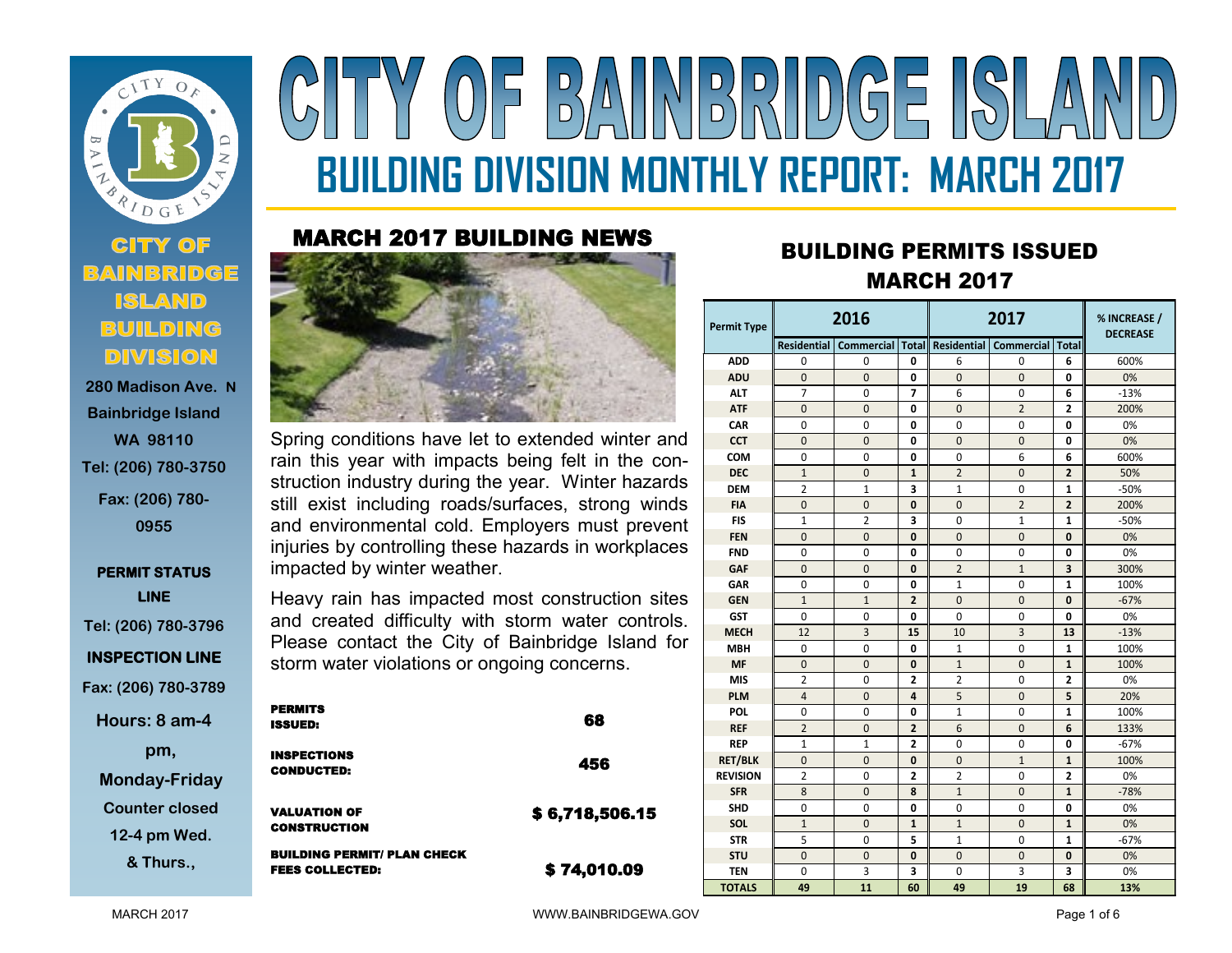| <b>Permit Type</b>                                  | <b>Permit Number</b> | Applicant                                           | <b>Project Description</b>                                                                                                                                   | <b>Project Address</b>                                              | Date Issued | Valuation      |
|-----------------------------------------------------|----------------------|-----------------------------------------------------|--------------------------------------------------------------------------------------------------------------------------------------------------------------|---------------------------------------------------------------------|-------------|----------------|
| Commercial After the Fact                           | <b>BLD22225</b>      | POMEROY JANE                                        | Remove non-bearing wall, install new cabinets with<br>sink and water heater into existing plumbing. New<br>display wall.                                     | 104 Winslow Way W 03/28/2017                                        |             | \$10,000.00    |
| Commercial After the Fact                           | BLD22111             | <b>LANDMARK HOTELS INC</b>                          | After-the-fact Repair of existing balcony and damaged<br>beam                                                                                                | 920 Hildebrand Ln<br><b>NE</b>                                      | 03/30/2017  | \$6,000.00     |
| <b>Commercial After the Fact Total: 2</b>           |                      |                                                     |                                                                                                                                                              |                                                                     |             | \$16,000.00    |
| New Commercial Building                             | <b>BLD21954</b>      | <b>ISLANDWOOD FNA</b>                               | Construct new 875 sq. ft. open Garden Shelter.                                                                                                               | 4450 BLAKELY AVE<br><b>NE</b>                                       | 03/10/2017  | \$188.877.50   |
| New Commercial Building                             | BLD21827             | MONTESSORI COUNTRY<br><b>SCHOOL</b>                 | BLDG 2. Building a new 2,112 sq. ft. primary school<br>building with 2 classrooms.                                                                           | 10994 ARROW<br>POINT DR NE BLDG 03/17/2017<br>2                     |             | \$405,525.12   |
| New Commercial Building                             | BLD21828             | MONTESSORI COUNTRY<br><b>SCHOOL</b>                 | BLDG 3. Building a new 1,794 sq. ft. Admin &<br>Commons Room building. See BLD21827COM for ALL POINT DR NE BLDG 03/17/2017<br>submittals, fees and Drawings! | 10994 ARROW<br>3                                                    |             | \$327,185.04   |
| New Commercial Building                             | BLD21829             | MONTESSORI COUNTRY<br><b>SCHOOL</b>                 | BLDG 4. Building a new 2,744 sq. ft. Elementary<br>School with 2 classrooms. See BLD21827COM for<br>ALL submittals, fees and Drawings!                       | <b>10994 ARROW</b><br>POINT DR NE BLDG 03/17/2017<br>$\overline{4}$ |             | \$526,875.44   |
| New Commercial Building                             | BLD21830             | MONTESSORI COUNTRY<br><b>SCHOOL</b>                 | BLDG 5. Building a new 640 sq. ft. Art Classroom<br>building. See BLD21827COM for ALL submittals, fees POINT DR NE BLDG 03/17/2017<br>and Drawings!          | <b>10994 ARROW</b><br>5                                             |             | \$122,886,40   |
| New Commercial Building                             | BLD21831             | <b>MONTESSORI COUNTRY</b><br><b>SCHOOL</b>          | BLDG 7. Building a new 142 sq. ft. Well House. See<br>BLD21827COM for ALL submittals, fees and<br>Drawings!                                                  | 10994 ARROW<br>POINT DR NE BLDG 03/17/2017<br>$\overline{7}$        |             | \$8,998.99     |
| <b>New Commercial Building Total: 6</b>             |                      |                                                     |                                                                                                                                                              |                                                                     |             | \$1,580,348.49 |
| Commercial Fire Alarm System                        | BLD20239FIA-K        | <b>BAINBRIDGE COMMUNITY</b><br>DEVELOPMENT LLC      | Fire Alarm for building K                                                                                                                                    | 203 WILLS LN NW                                                     | 03/13/2017  | \$6,300.00     |
| Commercial Fire Alarm System                        | BLD22195             | <b>RBCH LLC</b>                                     | Install new AES radio transmitter to monitor FACP on<br>the second floor on the front part of the building.                                                  | 10598 NE Valley Rd 03/24/2017                                       |             | \$500.00       |
| <b>Commercial Fire Alarm System Total: 2</b>        |                      |                                                     |                                                                                                                                                              |                                                                     |             | \$6,800.00     |
| Commercial Fire Sprinkler System                    | BLD21427 FIS PLM     | <b>BAINBRIDGE ISLAND CITY OF</b>                    | Add underground fire service line and FDC lines. To<br>remain inactive until phase 2 of construction.                                                        | 301 SHANNON DR<br><b>SE</b>                                         | 03/07/2017  |                |
| <b>Commercial Fire Sprinkler System 1</b><br>Total: |                      |                                                     |                                                                                                                                                              |                                                                     |             | \$0.00         |
| Commercial Grading and Fill                         | BLD21925             | <b>FUND</b>                                         | BLOEDEL RESERVE, THE ARBOR 800 - CY, grading, 16,000 parking lot                                                                                             | 7571 NE DOLPHIN<br><b>DR</b>                                        | 03/02/2017  |                |
| <b>Commercial Grading and Fill Total: 1</b>         |                      |                                                     |                                                                                                                                                              |                                                                     |             | \$0.00         |
| <b>Commercial Mechanical</b>                        | BLD21348MEC-2        | BAINBRIDGE ISLAND PHYSICAL<br><b>THERAPY</b>        | Mech permit for new Ductless Heatpump with 3 heads, 563 MADISON AVE<br>for Physical Therapy office.                                                          | N                                                                   | 03/09/2017  |                |
| <b>Commercial Mechanical</b>                        | <b>BLD21348MEC</b>   | <b>BAINBRIDGE ISLAND PHYSICAL</b><br><b>THERAPY</b> | Mech permit for 2 new fans for Physical Therapy office.                                                                                                      | 563 MADISON AVE                                                     | 03/15/2017  | \$500.00       |
| <b>Commercial Mechanical</b>                        | BLD22248             | MARGE WILLIAMS CENTER                               | Installing 3 new Ductless Heat Pumps with 5 inside<br>zones.                                                                                                 | 221 WINSLOW WAY<br>W                                                | 03/28/2017  |                |
| <b>Commercial Mechanical Total: 3</b>               |                      |                                                     |                                                                                                                                                              |                                                                     |             | \$500.00       |
| <b>Commercial Retaining Wall</b>                    | BLD20885RET          | SPORTSMAN PARK LLC                                  | Building Retaining Wall of approx. 450 If on East &<br>Noth side of property!                                                                                | 9448 SPORTSMAN<br>CLUB RD NE                                        | 03/14/2017  |                |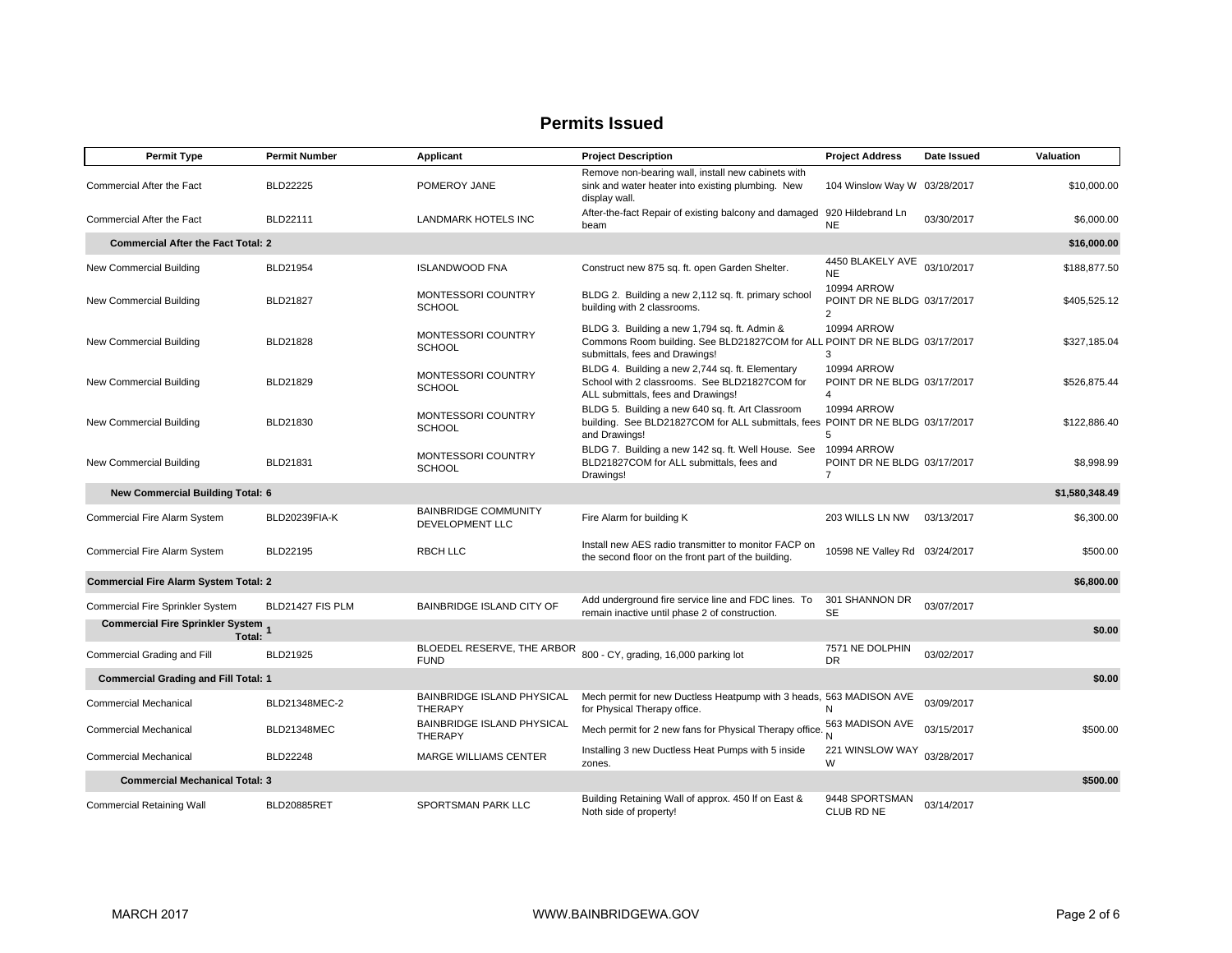| <b>Permit Type</b>                                          | <b>Permit Number</b> | Applicant                                         | <b>Project Description</b>                                                                                                                                               | <b>Project Address</b>            | Date Issued | Valuation    |
|-------------------------------------------------------------|----------------------|---------------------------------------------------|--------------------------------------------------------------------------------------------------------------------------------------------------------------------------|-----------------------------------|-------------|--------------|
| <b>Commercial Retaining Wall Total: 1</b>                   |                      |                                                   |                                                                                                                                                                          |                                   |             | \$0.00       |
| Commercial Tenant Improvement                               | BLD21953             | <b>ISLANDWOOD FNA</b>                             | Enclose 445 sq. ft. existing open shelter.                                                                                                                               | 4450 BLAKELY AVE<br><b>NE</b>     | 03/10/2017  | \$71,000.00  |
| <b>Commercial Tenant Improvement</b>                        | <b>BLD22167</b>      | BB HOTEL LLC                                      | In-fill existing stairwell inside lobby. 190sqft. Egress<br>requirements still met through other existing conditions. NE                                                 | 350 High School Rd                | 03/21/2017  | \$40,000.00  |
| Commercial Tenant Improvement                               | BLD22235             | BAINBRIDGE ISLAND CITY OF                         | Reconfigure existing bathroom located upstairs.                                                                                                                          | 625 Winslow Way E 03/30/2017      |             | \$18,350.00  |
| <b>Commercial Tenant Improvement</b> <sub>3</sub><br>Total: |                      |                                                   |                                                                                                                                                                          |                                   |             | \$129,350.00 |
| <b>Residential Addition</b>                                 | BLD22023             | BERNSTEIN WILLIAM T &<br><b>MELANIE ENGLISH</b>   | Adding approx 410 sq. ft. for new office area.                                                                                                                           | 8232 Hansen Rd NE 03/06/2017      |             | \$65,124.40  |
| <b>Residential Addition</b>                                 | <b>BLD22077</b>      | <b>CRAMER THEILINE WYCKOFF</b>                    | **EXPEDITED** Convert existing carport into<br>enclosed garage and add 2nd story family room and<br>deck. Demo existing garage and barn.                                 | 2310 Upper Farms<br>Rd NE         | 03/06/2017  | \$91,672.70  |
| <b>Residential Addition</b>                                 | <b>BLD21537</b>      | RONALD J TTE                                      | SPRIGGS MELANIE K TTE & RYEL Remove existing Deck, replace with 168 sq. ft.<br>Sunroom.                                                                                  | 733 NE KLICKITAT<br>PL            | 03/07/2017  | \$26,125.68  |
| <b>Residential Addition</b>                                 | BLD20444             | <b>SCHWALBACH BRIAN A &amp;</b><br><b>WINSOME</b> | Adding 127 sq. ft. and remodeling 1,520 sq. ft. of 1st<br>floor. Adding 767 sq. ft. and remodeling 880 sq. ft. of<br>2nd floor. Adding 488 sq. ft. for new covered deck. | 9936 NE Winthers<br>Rd            | 03/23/2017  | \$174,347.14 |
| <b>Residential Addition</b>                                 | BLD21971             | MINOZA NICOLE & WELLINGTON                        | Alteration of existing basement to Habitable space.<br>Addition off existing daylight basement.                                                                          | 9251 NE<br>LOVGREEN RD NE         | 03/27/2017  | \$90,856.48  |
| <b>Residential Addition</b>                                 | BLD22203             | MONTGOMERY HUGH N &<br><b>MARCIA B</b>            | 145 sqft addition to existing residence                                                                                                                                  | 7867 Fletcher Bay Rd 03/30/2017   |             | \$23,031.80  |
| <b>Residential Addition Total: 6</b>                        |                      |                                                   |                                                                                                                                                                          |                                   |             | \$471,158.20 |
| <b>Residential Alteration</b>                               | BLD22183             | BOHLKE JON H II & CORRINA M                       | Voluntary Seismic Retofit of SFR                                                                                                                                         | 14419 N MADISON<br>AVE NE         | 03/09/2017  | \$11,076.00  |
| <b>Residential Alteration</b>                               | BLD22166             | YOUNKER CLARENCE JR & LINDA                       | Kitchen remodel, add french doors, provide porch<br>enclosure, add kitchen insulation and paint.                                                                         | 9832 NE Lafayette<br>Ave          | 03/20/2017  | \$5,000.00   |
| <b>Residential Alteration</b>                               | <b>BLD22222</b>      | SOLDEVILLA CHRISTOPHER R                          | Remodel upstairs Bathroom.                                                                                                                                               | 4089 WEST<br><b>BLAKELY RD NE</b> | 03/24/2017  | \$11,300.00  |
| <b>Residential Alteration</b>                               | <b>BLD22245</b>      | COX CHARLES H & CAROLINE<br><b>SMITH</b>          | Replace 6 windows. No size/structural changes.                                                                                                                           | 6655 NE Dapple Ct                 | 03/24/2017  | \$6,736.93   |
| <b>Residential Alteration</b>                               | BLD22144             | <b>MERKLE DONNELL</b>                             | Converting 1/2 existing garage into new Bedroom with 16224 REITAN RD<br>bathroom. Convert existing bedroom to Dinning Room. NE                                           |                                   | 03/24/2017  | \$15,000.00  |
| <b>Residential Alteration</b>                               | BLD22083             | SELBY GEORGE W & CLIFFORD<br>MARYANN              | Enclose existing carport to convert to great room. No<br>change in footprint.                                                                                            | 3992 CRYSTAL<br>SPRINGS DR NE     | 03/29/2017  | \$58,453.12  |
| <b>Residential Alteration Total: 6</b>                      |                      |                                                   |                                                                                                                                                                          |                                   |             | \$107,566.05 |
| <b>Residential Deck</b>                                     | <b>BLD22187</b>      | JACOBSEN FAMILY PROPERTIES<br><b>LLC</b>          | Attaching ramp to existing deck for wheelchair access                                                                                                                    | 381 SHEPARD WAY<br><b>NW</b>      | 03/08/2017  | \$2,000.00   |
| <b>Residential Deck</b>                                     | BLD22159             | <b>TRAVIS PAUL A</b>                              | On the GARAGE - Extend existing landing on 2nd story 6856 NE West Port<br>with a new 8' X 12', 96 sq. ft. deck.                                                          | Madison Rd                        | 03/13/2017  | \$6,041.28   |
| <b>Residential Deck Total: 2</b>                            |                      |                                                   |                                                                                                                                                                          |                                   |             | \$8,041.28   |
| <b>Residential Demolition</b>                               | BLD22191             | <b>HABER J GLENN</b>                              | Remove nine unsafe buildings on residential property.<br>NO new construction.                                                                                            | **NO SITUS<br>ADDRESS **          | 03/02/2017  |              |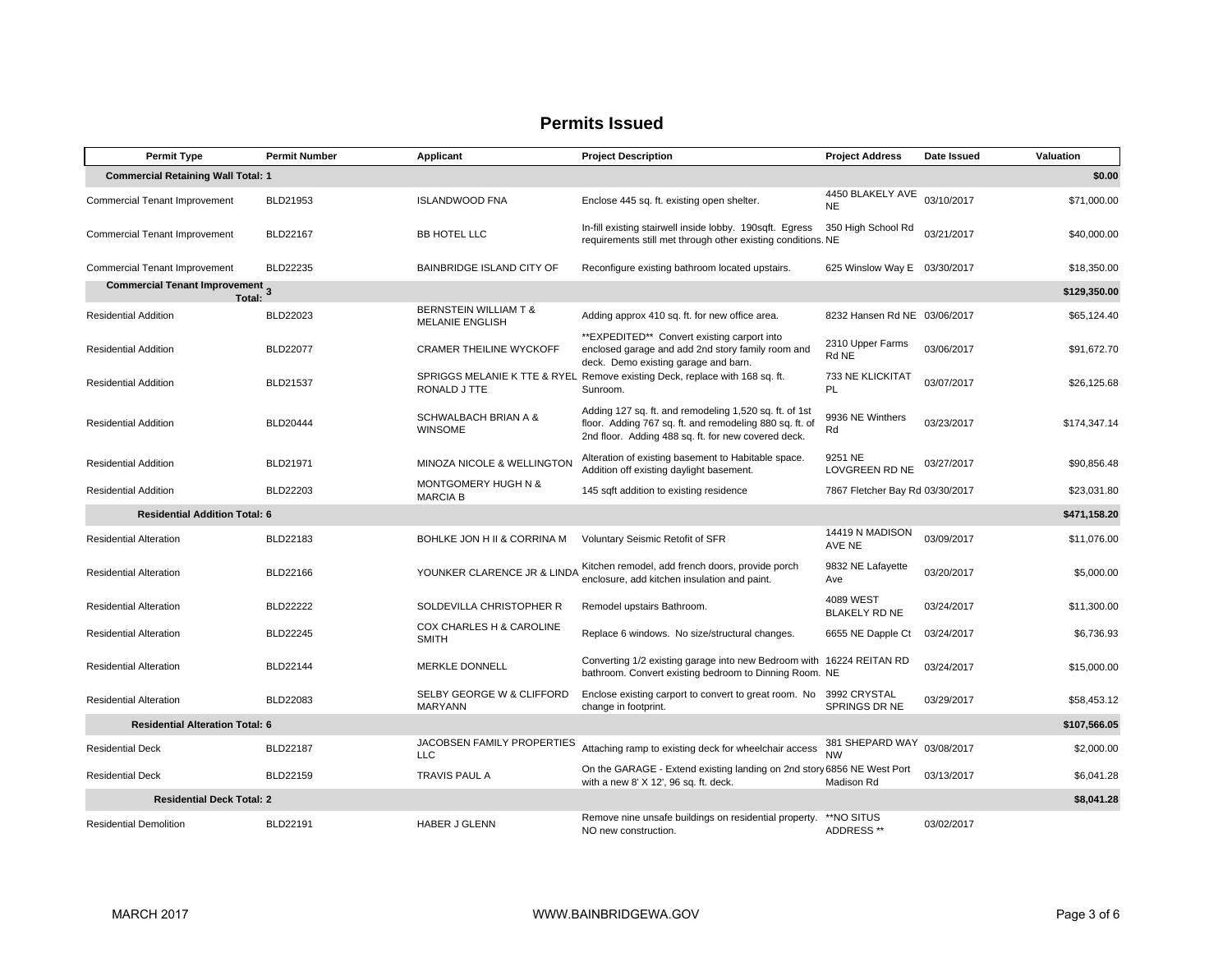| <b>Permit Type</b>                                | <b>Permit Number</b> | Applicant                                      | <b>Project Description</b>                                                                                                                                                                                                                        | <b>Project Address</b>           | Date Issued | Valuation      |
|---------------------------------------------------|----------------------|------------------------------------------------|---------------------------------------------------------------------------------------------------------------------------------------------------------------------------------------------------------------------------------------------------|----------------------------------|-------------|----------------|
| <b>Residential Demolition Total: 1</b>            |                      |                                                |                                                                                                                                                                                                                                                   |                                  |             | \$0.00         |
| Residential Grading and Fill                      | BLD21924             | PLACE 18 CONDOMINIUMS HOA                      | Repaving of Parking areas. Existing pavement will<br>receive a partial-depth grind and overlay with new AC.<br>Work will not extend beyond existing pavement edge,<br>except (2) areas noted on plan to receive new pase<br>course and AC Paving. | 1819 EAGLE<br>HARBOR LN NE       | 03/10/2017  |                |
| Residential Grading and Fill                      | BLD22141             | COOK GLEN & GAIL                               | Install curtain drain servicing three parcels to connect<br>to existing but rebuilt system.                                                                                                                                                       | 10436 NE<br>Brackenwood Ln       | 03/30/2017  |                |
| <b>Residential Grading and Fill Total: 2</b>      |                      |                                                |                                                                                                                                                                                                                                                   |                                  |             | \$0.00         |
| <b>Residential Garage</b>                         | BLD22051             | FEITEN FREDERICK C III &<br>APPLEWHITE LEAH    | Building a new Detached 768 sq. ft. Garage.                                                                                                                                                                                                       | 10221 NE Beach<br>Crest Dr       | 03/24/2017  | \$48,330.24    |
| <b>Residential Garage Total: 1</b>                |                      |                                                |                                                                                                                                                                                                                                                   |                                  |             | \$48,330.24    |
| Residential Mobile Home                           | BLD22057MBH          | COFFYN KAREN E ALLINGER                        | Install new Manuft, Home!                                                                                                                                                                                                                         | 9487 Bucsit Ln NE                | 03/03/2017  |                |
| <b>Residential Mobile Home Total: 1</b>           |                      |                                                |                                                                                                                                                                                                                                                   |                                  |             | \$0.00         |
| Residential Mechanical                            | BLD22198             | YEAROUS WILLIAM & CYNTHIA                      | Replace existing air handler & heat pump, like for like.                                                                                                                                                                                          | 1894 Commodore Ln<br><b>NW</b>   | 03/07/2017  |                |
| Residential Mechanical                            | <b>BLD22209</b>      | BALL RICHARD D & KATHRYN M                     | Replace existing furnance with new Heat Pump System<br>and replace existing water heater.                                                                                                                                                         | 11054 Hart Ln NE                 | 03/09/2017  |                |
| <b>Residential Mechanical</b>                     | BLD22210             | HUGEBACK ANGELA B & JUSTIN<br>I.               | Replace existing furnance with new Heat Pump<br>System.                                                                                                                                                                                           | 6495 NE Dapple Ct                | 03/09/2017  |                |
| Residential Mechanical                            | BLD22214             | PBPBS LLC                                      | Replace existing furnance.                                                                                                                                                                                                                        | 4699 NE WOODSON<br>LN            | 03/14/2017  |                |
| Residential Mechanical                            | BLD22230             | <b>BRISSING PETER M</b>                        | Replace existing heat pump system                                                                                                                                                                                                                 | 10678 NE Manor Ln 03/20/2017     |             |                |
| <b>Residential Mechanical</b>                     | BLD22231             | DEMIANEW PAUL & SUZANN                         | Replace existing heat pump system                                                                                                                                                                                                                 | 10101 EDGECOMBE<br>PL NE         | 03/20/2017  |                |
| Residential Mechanical                            | <b>BLD22244</b>      | DAY DARREN & WHITE LORNA                       | Remove and replace existing Heat Pump System.                                                                                                                                                                                                     | 3043 Point White Dr<br>NE        | 03/24/2017  |                |
| Residential Mechanical                            | <b>BLD22246</b>      | <b>CURTIS STANLEY B &amp; MARY P</b>           | Install new ductless heat pump.                                                                                                                                                                                                                   | 5500 NE OLD MILL<br><b>RD</b>    | 03/28/2017  |                |
| Residential Mechanical                            | <b>BLD22247</b>      | COPLAN SCOTT R & ELIZABETH                     | Remove and replace existing Heat Pump System.                                                                                                                                                                                                     | 7734 Springridge Rd<br><b>NE</b> | 03/28/2017  |                |
| Residential Mechanical                            | <b>BLD22249</b>      | DORMAN CYNTHIA B                               | Remove and Replace existing Heat Pump                                                                                                                                                                                                             | 13253 TEEM LOOP<br>RD NE         | 03/28/2017  |                |
| <b>Residential Mechanical Total: 10</b><br>\$0.00 |                      |                                                |                                                                                                                                                                                                                                                   |                                  |             |                |
| <b>Residential Multi-Family</b>                   | BLD20239MF-Q         | <b>BAINBRIDGE COMMUNITY</b><br>DEVELOPMENT LLC | Building Q - 18 units.                                                                                                                                                                                                                            | 234 SHEPARD WAY<br><b>NW</b>     | 03/06/2017  | \$3,670,119.66 |
| <b>Residential Multi-Family Total: 1</b>          |                      |                                                |                                                                                                                                                                                                                                                   |                                  |             | \$3,670,119.66 |
| <b>Residential Miscellaneous</b>                  | BLD22219             | <b>CLARK RAMONA TRUSTEE</b>                    | CLARK TRUSTEE - MIS. This is for a Manufactured<br>Home Title Elimination ONLY. SEE BLD22262MIS for<br>Hold Down Permit.                                                                                                                          | 8145 HIGH SCHOOL<br>LOOP NE      | 03/22/2017  |                |
| <b>Residential Miscellaneous</b>                  | <b>BLD22262</b>      | <b>CLARK RAMONA TRUSTEE</b>                    | Install earth anchors and straps to secure FAS. SEE<br>BLD22219MIS for Manufactured Home Title<br>Elimination permit.                                                                                                                             | 8145 High School<br>Loop NE      | 03/31/2017  | \$1,500.00     |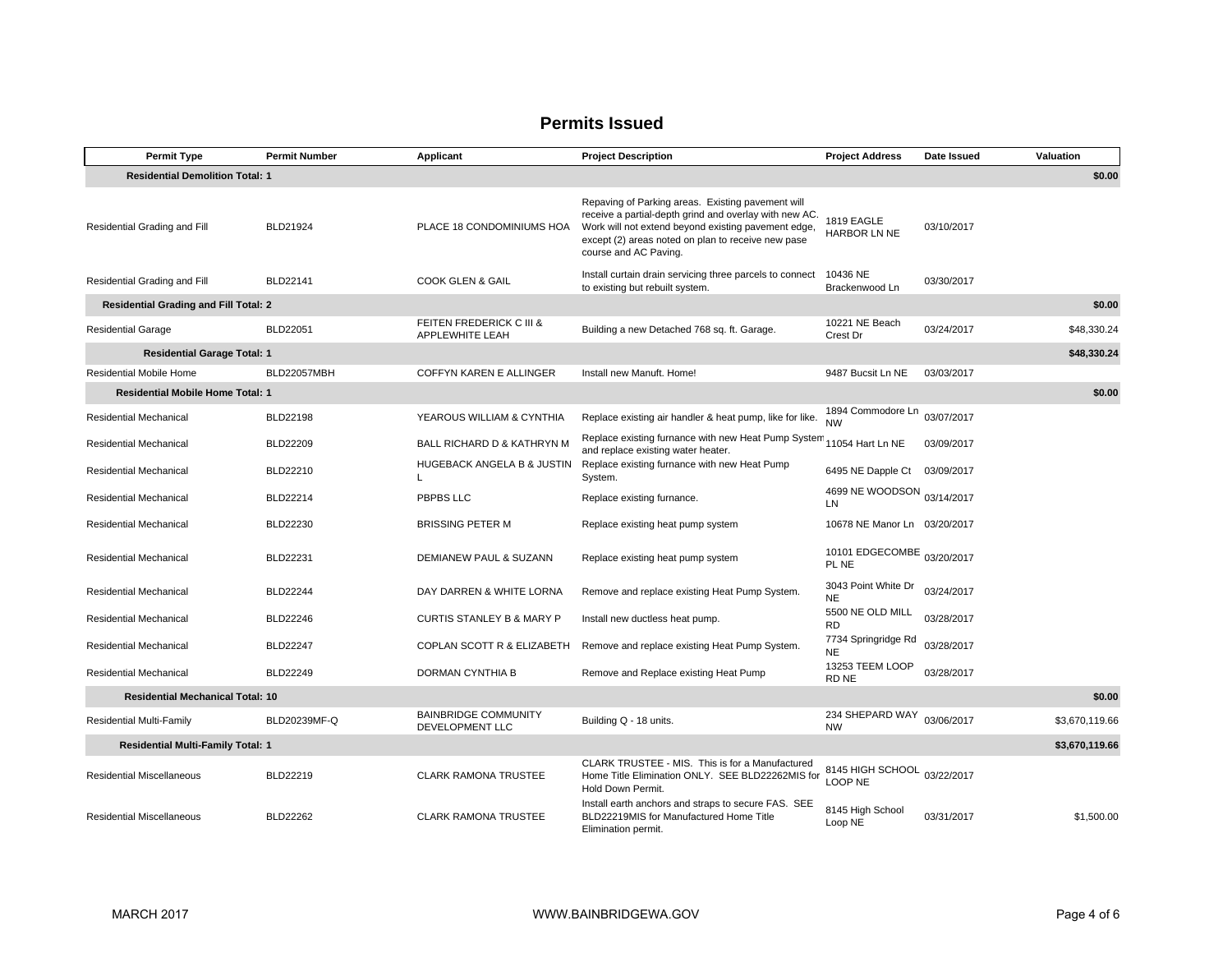| <b>Permit Type</b>                              | <b>Permit Number</b> | Applicant                                          | <b>Project Description</b>                                                                                                                     | <b>Project Address</b>                      | Date Issued | Valuation    |
|-------------------------------------------------|----------------------|----------------------------------------------------|------------------------------------------------------------------------------------------------------------------------------------------------|---------------------------------------------|-------------|--------------|
| <b>Residential Miscellaneous Total: 2</b>       |                      |                                                    |                                                                                                                                                |                                             |             | \$1,500.00   |
| <b>Residential Plumbing</b>                     | <b>BLD22188</b>      | <b>BRASEFIELD DAVID &amp;</b><br><b>JACQUELINE</b> | Remove and Replace existing Electronic Hot Water<br>Heater.                                                                                    | 7205 NE Abies Dr                            | 03/01/2017  |              |
| <b>Residential Plumbing</b>                     | BLD22189             | EVANS ROBERT B & JULIE M                           | Remove and Replace existing Electronic Hot Water<br>Heater.                                                                                    | 11674 NE YEOMALT<br>POINT DR                | 03/01/2017  |              |
| <b>Residential Plumbing</b>                     | BLD22190             | <b>HAIGHT CHARLES P</b>                            | Remove and Replace existing Electronic Hot Water<br>Heater.                                                                                    | 14222 KOMEDAL RD 03/01/2017<br><b>NE</b>    |             |              |
| <b>Residential Plumbing</b>                     | BLD22212             | JENNINGS STEPHEN J                                 | Replacement electric water heater                                                                                                              | 10945 FAIRMONT<br>LN NE                     | 03/10/2017  |              |
| <b>Residential Plumbing</b>                     | <b>BLD22257</b>      | <b>OLIVER SHIRLEY M</b>                            | Replace existing electric water heater                                                                                                         | 300 WYATT WAY<br><b>NE</b>                  | 03/30/2017  |              |
| <b>Residential Plumbing Total: 5</b>            |                      |                                                    |                                                                                                                                                |                                             |             | \$0.00       |
| <b>Residential Pool</b>                         | <b>BLD22128</b>      | KLEINMAN MAX A TRUSTEE                             | Remove existing in-ground pool. Replace with same.                                                                                             | 16213<br>AGATEWOOD RD<br><b>NE</b>          | 03/10/2017  | \$78,000.00  |
| <b>Residential Pool Total: 1</b>                |                      |                                                    |                                                                                                                                                |                                             |             | \$78,000.00  |
| <b>Residential Re-Roof</b>                      | <b>BLD22052</b>      | Valentine Roofing                                  | Tear off of old Roof shingles and underlayment and<br>decking. Replace with new CDX plywood, new<br>underlayment and New roof shingles.        | 1115 High School Rd 03/02/2017<br><b>NE</b> |             | \$6,160.00   |
| <b>Residential Re-Roof</b>                      | <b>BLD22096</b>      | Valentine Roofing                                  | Remove old roofing material. Install new underlayment, 1217 Cherry Ave NE 03/02/2017<br>shingles, ridge vent and ridge caps.                   |                                             |             | \$4,180.00   |
| <b>Residential Re-Roof</b>                      | BLD22120             | HANLEY CONSTRUCTION                                | Remove and replace about 37 squares of composition 15112 Sivertson Rd<br>roofing with new composition.                                         | <b>NE</b>                                   | 03/09/2017  | \$4,070.00   |
| <b>Residential Re-Roof</b>                      | BLD22145             | HANLEY CONSTRUCTION                                | Remove and Replace about 29 squares of composition 8091 NE BUCKLIN<br>roofing with new.                                                        | HILL RD                                     | 03/09/2017  | \$3,190.00   |
| <b>Residential Re-Roof</b>                      | BLD22148             | HANLEY CONSTRUCTION                                | Remove about 26 squares of composition roofing and<br>replace with new composition.                                                            | 6980 NE Dolphin Dr                          | 03/09/2017  | \$2,860.00   |
| <b>Residential Re-Roof</b>                      | <b>BLD22243</b>      | SUGG WILLIAM SIDNEY TRUSTEE                        | Remove and replace esiting roof. Repair sheathing<br>where tree went through. Approx. 33 squares.                                              | 1049 FERNCLIFF<br>AVE NE                    | 03/24/2017  | \$3,630.00   |
| <b>Residential Re-Roof Total: 6</b>             |                      |                                                    |                                                                                                                                                |                                             |             | \$24,090.00  |
| Residential Single Family Residence             | <b>BLD21682SFR</b>   | <b>JOHN GREEN</b>                                  | Building new SFR with Attached Garage & Potting<br>Shed.                                                                                       | 9721 NE CHARISMA<br><b>CIR</b>              | 03/07/2017  | \$551.604.23 |
| Residential Single Family Residence 1<br>Total: |                      |                                                    |                                                                                                                                                |                                             |             | \$551,604.23 |
| <b>Residential Solar Panels</b>                 | BLD22240             | Admin, Solar                                       | Installation of 6.38kw solar pv system on roof. (22)<br>iTek 290wSE modules, (1) SolarEdge SE6000-A<br>inverter, Iron Ridge Roof Mount Railing | 5030 New Sweden<br>Rd NE                    | 03/28/2017  | \$25,098.00  |
| <b>Residential Solar Panels Total: 1</b>        |                      |                                                    |                                                                                                                                                |                                             |             | \$25,098.00  |
| <b>Residential Storage Tank</b>                 | <b>BLD21812STR</b>   | REEG GLORIA D & GIVEN<br><b>STEVEN D</b>           | Tank Abatment. Remove 275 gallon Oil Tank located 10113 NE KITSAP<br>at the Left side of the Garage.                                           | <b>ST</b>                                   | 03/01/2017  |              |
| <b>Residential Storage Tank Total: 1</b>        |                      |                                                    |                                                                                                                                                |                                             |             | \$0.00       |